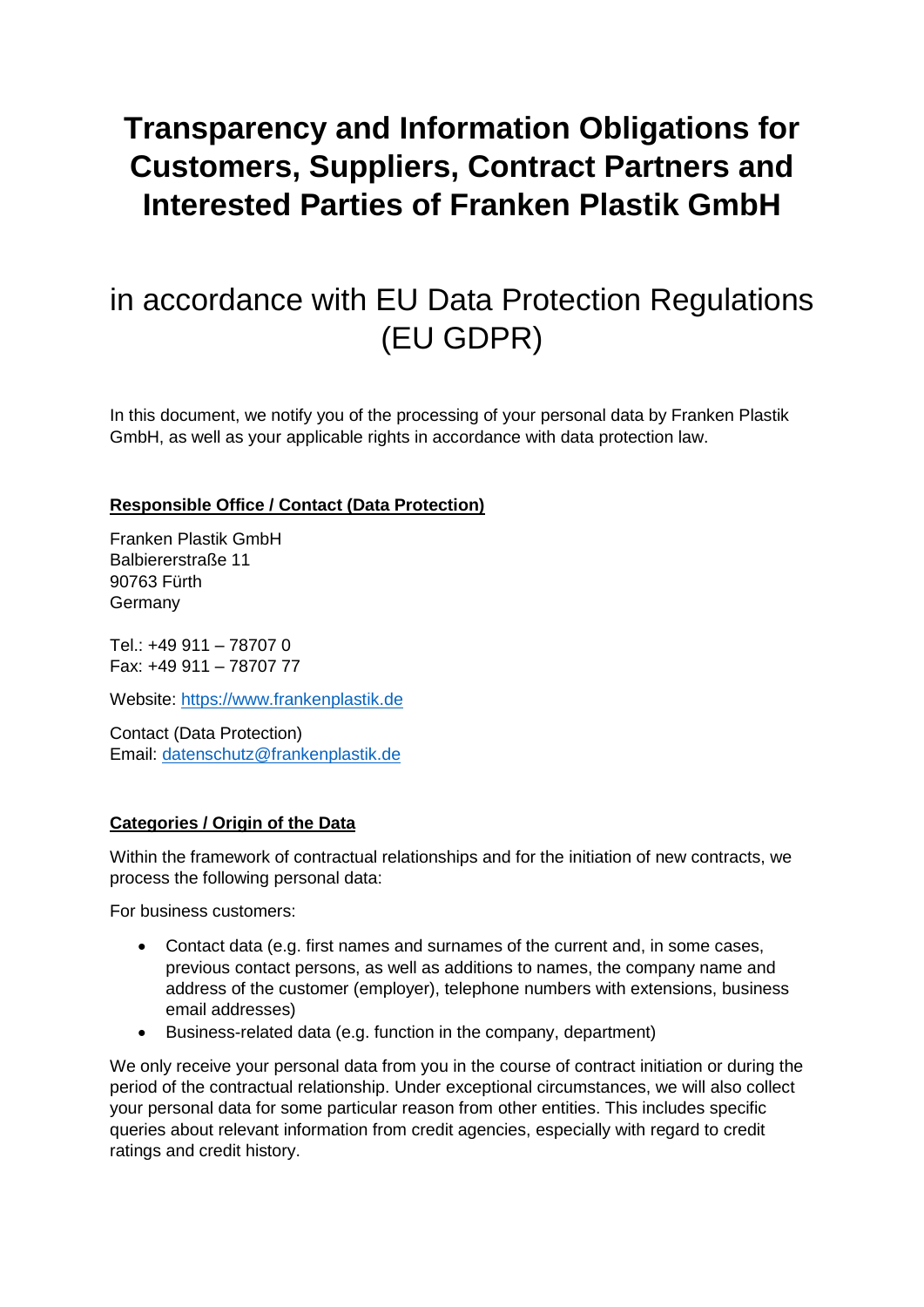#### **Purposes and Legal Basis of Data Processing**

For the processing of your personal data, the stipulations of the EU GDPR, the BDSG (Federal Data Protection Act) and all other applicable (employment-related) legal regulations are adhered to.

Your personal data will be used solely for the purposes of carrying out pre-contractual activities (e.g. to create offers for products or services) and the fulfilment of contractual obligations (e.g. rendering of our services, fulfilment of supplier contracts or processing of purchase orders / sales orders / payments), (Article 6 para. 1 section f EU GDPR), or in such case that there is a legal obligation (Article 6 para. 1 section c EU GDPR) to process this data (e.g. due to tax law regulations). The personal data will be acquired originally for these purposes.

The processing of your data is based on the legitimate interest on our part to contact your employer and you as a contact person.

If you object to this for reasons arising from your particular situation, we will no longer process your data, unless there are compelling legitimate grounds for processing on our part that override your interests, rights and freedoms, or the processing serves to assert, exercise or defend legal claims.

Please note that in the event of a legitimate objection, we will no longer be able to contact you.

Should you conclude a contract with us yourself, your personal data will be processed exclusively for the implementation of pre-contractual measures (e.g. for the preparation of offers for products or services) and for the fulfillment of contractual obligations (e.g. for the implementation of our service, the supplier contract or for order/order/payment processing), (Art. 6 para. 1 lit. b EU-DS-GVO).

Should you grant your consent to process your data, this, as a matter of course, constitutes written permission in accordance with data protection law (Article 6 para. 1 section a EU GDPR). Before you grant such consent, we explain to you the purpose of the data processing and your right of revocation in accordance with Article 7 para. 3 EU GDPR. Should this consent also refer to the processing of particular categories of personal data in accordance with Article 9 EU GDPR, we will expressly notify you of this fact in advance.

In addition, Franken Plastik GmbH is interested in maintaining a customer relationship with you and providing you with information and offers by email regarding our products and services. Therefore, we process your data in order to send you appropriate information and offers (Article 6 para. 1 section f EU GDPR).

For the purpose of checking for any possible criminal offences or legal infringements, we will only process your personal data in strict accordance with the prerequisites of Article 10 EU GDPR.

#### **Data Storage Period**

As soon as your data is no longer required for the above-mentioned purposes or you have revoked your consent, we will delete this data. Data will only be stored beyond the period of the contractual relationship in such cases that we are obliged to do so or have a right to do so. Regulations that oblige us to store data are to be found, for example, in German commercial code or tax code. These codes stipulate, in some cases, that data has to be in safe keeping for a period of up to ten years. In addition, legally-defined periods of limitation must be adhered to.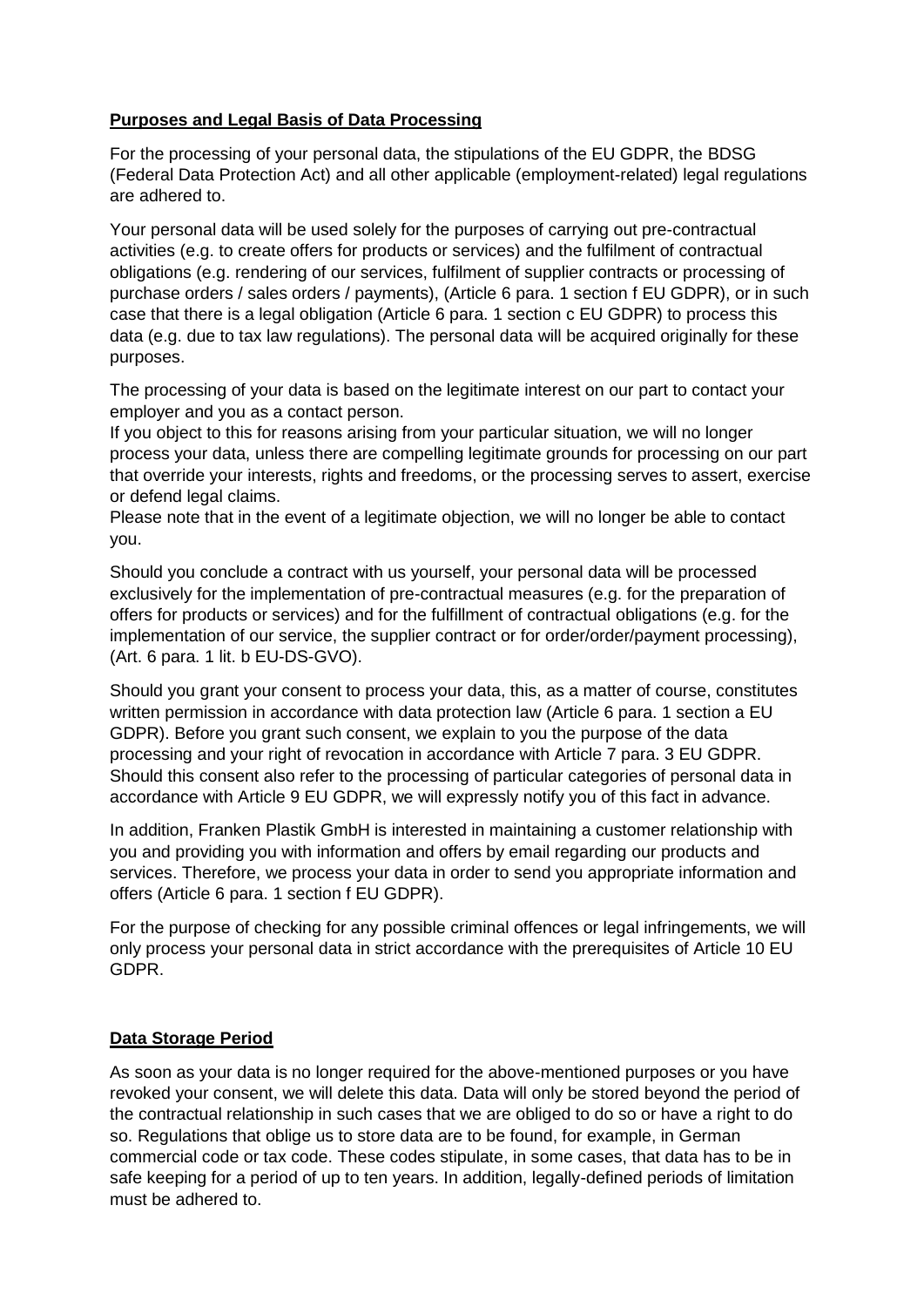#### **Recipients of Data / Categories of Recipient**

At our company, we ensure that access to your data is only granted to departments and individuals that require this data for the fulfilment of our contractual and legal obligations.

In particular cases, service providers (IT service providers) support our specialised departments with the fulfilment of their tasks. Any necessary data protection agreements have previously been concluded with all of our service providers.

In addition, it may be the case that we are legally obliged, in certain circumstances, to transfer particular data to public entities, like tax authorities, prosecution authorities or customs authorities.

#### **Transfer to Third Country / Intention to Transfer to Third Country**

Data transfer to a third country (outside the European Union and the European Economic Area) only takes place if you have given your consent or if there is a legal obligation to do so.

We do not transfer your personal data (currently) to any service provider or group company outside the European Economic Area

#### **Rights of the Affected Person**

Your rights as the affected person are defined in Articles 15 – 22 EU GDPR.

They include:

- The right to information (Article 15 EU GDPR)
- The right of rectification (Article 16 EU GDPR)
- The right of deletion (Article 17 EU GDPR)
- The right of restriction of processing (Article 18 EU GDPR)
- The right of objection to processing (Article 21 EU GDPR)
- The right to data portability (Article 20 EU GDPR)

To apply any of these rights, please contact datenschutz@frankenplastik.de. The same applies if you have any questions about data processing at our company, or if you would like to revoke a previously-granted consent. In addition, you can also make a complaint to data protection authorities regarding the processing of data.

**If we process your data to protect legitimate interests, you can object to this processing at any time for reasons associated with your particular situation. This also applies to profiling based on these stipulations. In such case, we will no longer process your data unless we can prove compelling reasons for the processing that outweigh your interests, rights and liberties, or the processing serves the purpose of enforcing, exercising or defending legal claims.**

**If we use your personal data for the purpose of direct advertising, you have the right to object to this, without the necessity to provide any grounds for objection. The same applies to profiling, in any such case that it is related to such direct advertising. Should you object to the processing of your personal data for the purpose of direct advertising, your data will no longer be used for this purpose.**